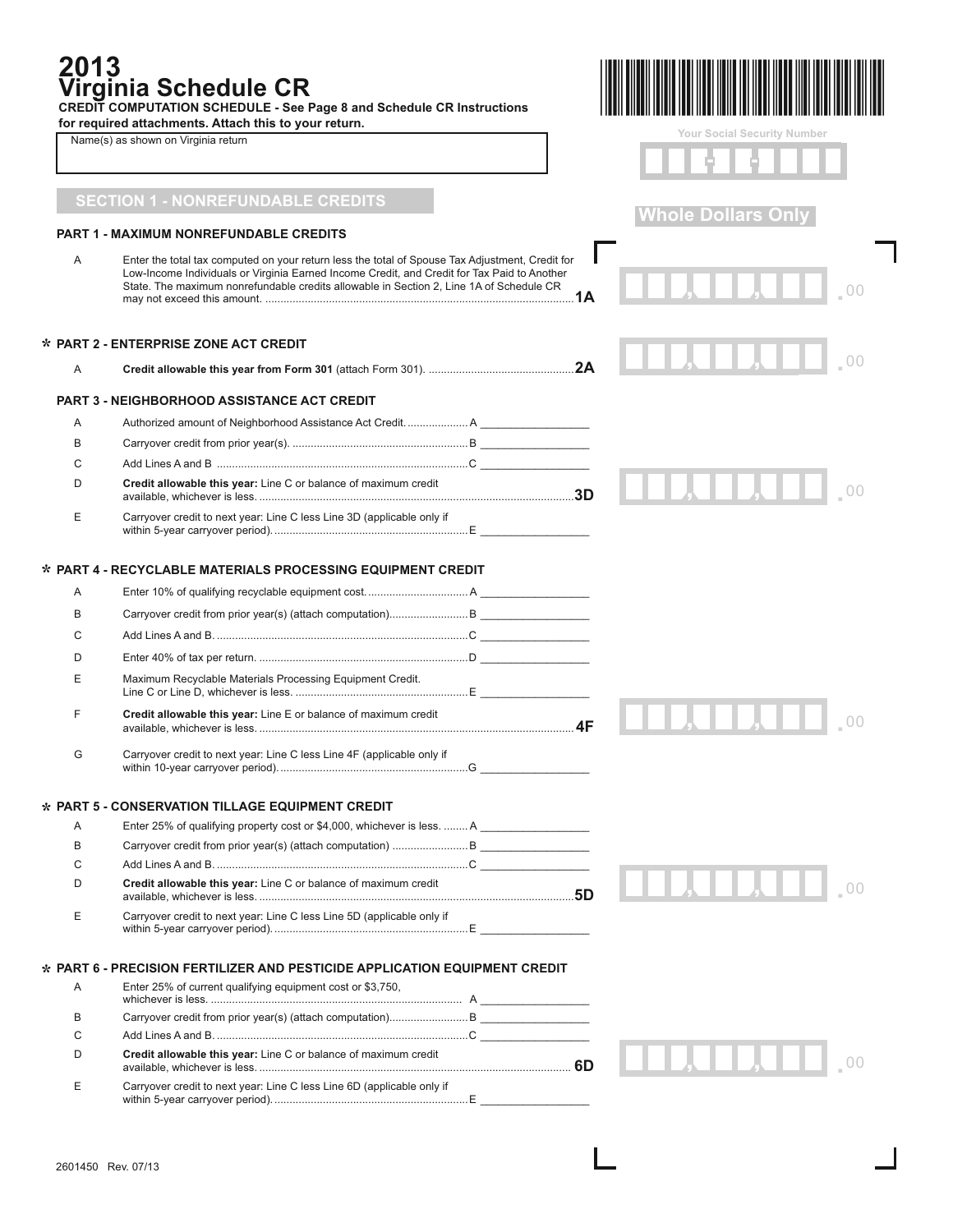|        | Schedule CR (2013) Page 2                                                                                                         | <b>Social Security Number</b> |                                                                                                                                                                                                                                      |
|--------|-----------------------------------------------------------------------------------------------------------------------------------|-------------------------------|--------------------------------------------------------------------------------------------------------------------------------------------------------------------------------------------------------------------------------------|
|        | Name(s) as shown on Virginia return                                                                                               |                               |                                                                                                                                                                                                                                      |
|        | <b>PART 7 - RENT REDUCTION PROGRAM CREDIT</b>                                                                                     |                               |                                                                                                                                                                                                                                      |
| Α<br>B |                                                                                                                                   |                               |                                                                                                                                                                                                                                      |
| C      |                                                                                                                                   |                               |                                                                                                                                                                                                                                      |
| D      | Credit allowable this year: Line C or balance of maximum credit                                                                   |                               |                                                                                                                                                                                                                                      |
| E      | Carryover credit to next year: Line C less Line 7D (applicable only if                                                            |                               |                                                                                                                                                                                                                                      |
|        | * PART 8 - CLEAN-FUEL VEHICLE AND VEHICLE EMISSIONS TESTING EQUIPMENT CREDITS                                                     |                               |                                                                                                                                                                                                                                      |
|        | <b>Clean-Fuel Vehicle and Qualified Electric Vehicle Credit</b>                                                                   |                               |                                                                                                                                                                                                                                      |
| A      | Qualifying Electric Vehicle - Enter 10% of the cost used to<br>compute the credit under IRC § 30 for qualified electric vehiclesA |                               |                                                                                                                                                                                                                                      |
| B      |                                                                                                                                   |                               |                                                                                                                                                                                                                                      |
| C      |                                                                                                                                   |                               |                                                                                                                                                                                                                                      |
| D      | Credit allowable this year: Line C or balance of maximum credit                                                                   |                               |                                                                                                                                                                                                                                      |
| E      | Carryover credit to next year: Line C less Line 8D (applicable only if                                                            |                               |                                                                                                                                                                                                                                      |
|        | <b>Vehicle Emissions Testing Equipment Credit</b>                                                                                 |                               |                                                                                                                                                                                                                                      |
| F      | Enter 20% of the purchase or lease price paid during the year for                                                                 |                               |                                                                                                                                                                                                                                      |
| G      |                                                                                                                                   |                               |                                                                                                                                                                                                                                      |
| н      |                                                                                                                                   |                               |                                                                                                                                                                                                                                      |
|        | Credit allowable this year: Line H or balance of maximum credit                                                                   |                               |                                                                                                                                                                                                                                      |
| J      | Carryover credit to next year: Line H less Line 8I (applicable only                                                               |                               |                                                                                                                                                                                                                                      |
|        | <b>PART 9 - MAJOR BUSINESS FACILITY JOB TAX CREDIT</b>                                                                            |                               |                                                                                                                                                                                                                                      |
| Α      | Current credit amount authorized by the Department of Taxation                                                                    |                               |                                                                                                                                                                                                                                      |
| B      |                                                                                                                                   |                               |                                                                                                                                                                                                                                      |
| C      |                                                                                                                                   |                               | <u> The Common Common Common Common Common Common Common Common Common Common Common Common Common Common Common Common Common Common Common Common Common Common Common Common Common Common Common Common Common Common Common</u> |
| D      | Credit allowable this year: Line C or the balance of the maximum                                                                  |                               | 00                                                                                                                                                                                                                                   |
| Ε      | Carryover credit to next year: Line C less Line 9D                                                                                |                               |                                                                                                                                                                                                                                      |
| Α      | $\star$ PART 10 - FOREIGN SOURCE RETIREMENT INCOME TAX CREDIT<br>Qualifying taxable income on which the tax in the foreign        |                               |                                                                                                                                                                                                                                      |
| В      |                                                                                                                                   |                               |                                                                                                                                                                                                                                      |
| С      | Qualifying tax paid to the foreign country.                                                                                       |                               |                                                                                                                                                                                                                                      |
|        |                                                                                                                                   |                               |                                                                                                                                                                                                                                      |
| D      |                                                                                                                                   |                               |                                                                                                                                                                                                                                      |
| E      | Income percentage. Divide Line A by Line B. Compute to one decimal                                                                |                               |                                                                                                                                                                                                                                      |
| F      |                                                                                                                                   |                               |                                                                                                                                                                                                                                      |
| G      | Credit allowable this year: Enter the lesser of Line C or Line F,                                                                 |                               |                                                                                                                                                                                                                                      |
|        | <b>PART 11 - HISTORIC REHABILITATION TAX CREDIT</b>                                                                               |                               |                                                                                                                                                                                                                                      |
| Α      |                                                                                                                                   |                               |                                                                                                                                                                                                                                      |
| B      |                                                                                                                                   |                               |                                                                                                                                                                                                                                      |
| C      |                                                                                                                                   |                               |                                                                                                                                                                                                                                      |
| D      |                                                                                                                                   |                               |                                                                                                                                                                                                                                      |
| Ε      | Credit allowable this year: Enter the amount from Line D or the                                                                   |                               |                                                                                                                                                                                                                                      |
| F      | Carryover credit to next year: Line D less<br>Line 11E. (applicable only within 10-year carryover period) F                       |                               |                                                                                                                                                                                                                                      |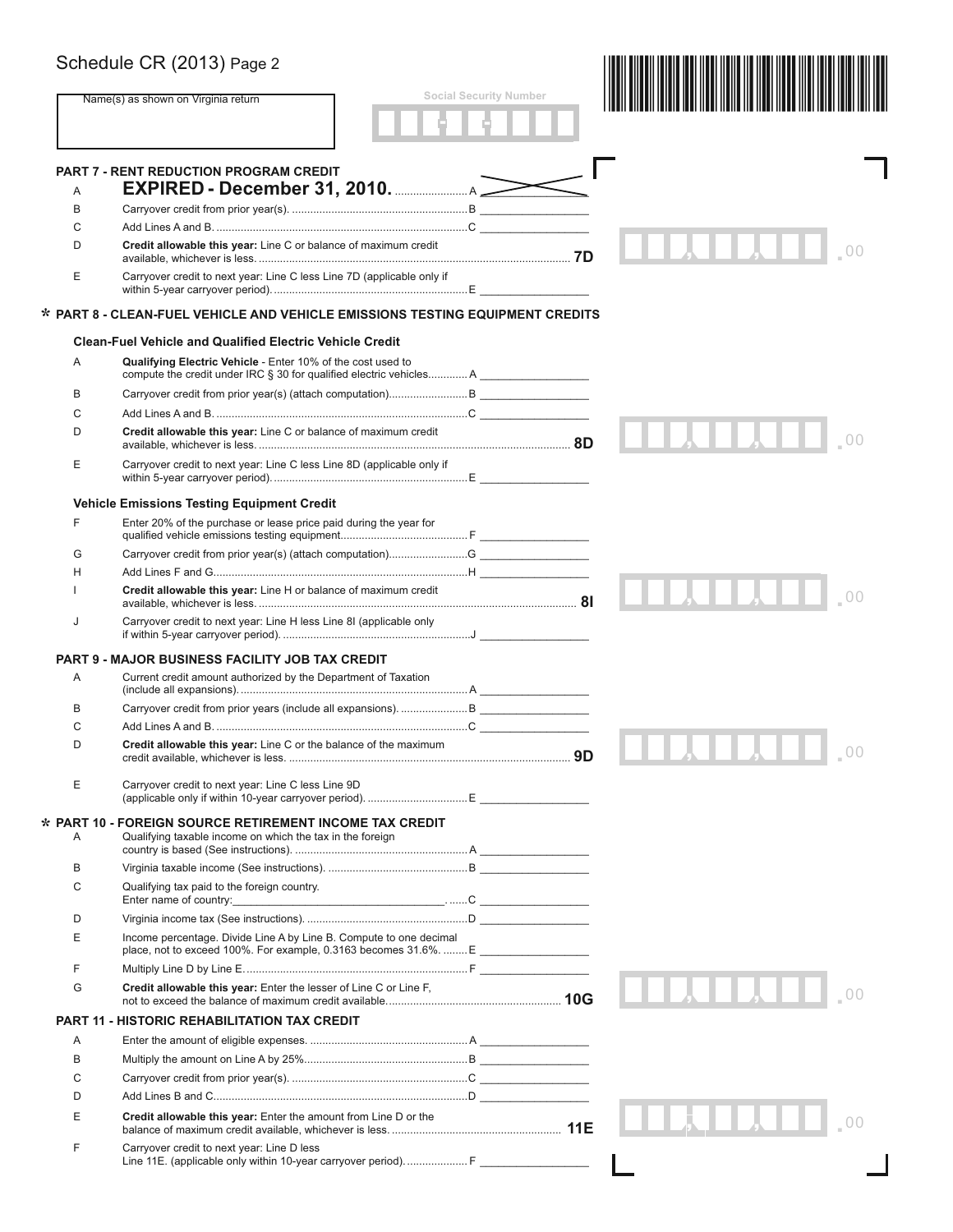|        | Schedule CR (2013) Page 3                                                                                                                                                                                                          |                               |  |
|--------|------------------------------------------------------------------------------------------------------------------------------------------------------------------------------------------------------------------------------------|-------------------------------|--|
|        | Name(s) as shown on Virginia return                                                                                                                                                                                                | <b>Social Security Number</b> |  |
|        | PART 12 - DAY-CARE FACILITY INVESTMENT TAX CREDIT                                                                                                                                                                                  |                               |  |
| Α      |                                                                                                                                                                                                                                    |                               |  |
| В      |                                                                                                                                                                                                                                    |                               |  |
| С      |                                                                                                                                                                                                                                    |                               |  |
| D      | Credit allowable this year: Enter the amount from Line C or the                                                                                                                                                                    |                               |  |
| E      | Carryover credit to next year: Line C less Line 12D (applicable only<br>within 3-year carryover period. See instructions for limitations). E                                                                                       |                               |  |
| A      | <b>PART 13 - LOW-INCOME HOUSING CREDIT</b>                                                                                                                                                                                         |                               |  |
| B      |                                                                                                                                                                                                                                    |                               |  |
| C      |                                                                                                                                                                                                                                    |                               |  |
| D      | Credit allowable this year: Enter amount from Line C or                                                                                                                                                                            |                               |  |
|        |                                                                                                                                                                                                                                    |                               |  |
| E      | Carryover credit to next year: Line C less Line 13D                                                                                                                                                                                |                               |  |
|        |                                                                                                                                                                                                                                    |                               |  |
| Α      | <b>PART 15 - QUALIFIED EQUITY AND SUBORDINATED DEBT INVESTMENTS TAX CREDIT</b><br><b>SPOUSE</b><br>Credit amount authorized by the                                                                                                 | YOU                           |  |
| В      |                                                                                                                                                                                                                                    |                               |  |
|        |                                                                                                                                                                                                                                    |                               |  |
| C<br>D | Credit(s) allowable this year:<br>Your credit: Enter the amount from Line C, YOU column or the<br>balance of maximum credit available, whichever is less (not to exceed                                                            |                               |  |
|        | Be sure to claim the proper credit on the total lines                                                                                                                                                                              |                               |  |
| Е<br>F | Spouse's credit: Enter the amount from Line C, SPOUSE column or the<br>balance of maximum credit available, whichever is less (not to exceed<br>Carryover credit to next year:<br>Line C less Line 15D and/or Line 15E (applicable |                               |  |
|        | <b>PART 16 - WORKER RETRAINING TAX CREDIT</b>                                                                                                                                                                                      |                               |  |
| Α      | Enter amount of Worker Retraining Tax Credit authorized by the                                                                                                                                                                     |                               |  |
| В      |                                                                                                                                                                                                                                    |                               |  |
| С      |                                                                                                                                                                                                                                    |                               |  |
| D      |                                                                                                                                                                                                                                    |                               |  |
| E      | Credit allowable this year: Enter the amount from Line C or the<br>Carryover credit to next year: Line C less Line 16D                                                                                                             |                               |  |
|        |                                                                                                                                                                                                                                    |                               |  |
| Α      | * PART 17 - WASTE MOTOR OIL BURNING EQUIPMENT CREDIT<br>Enter 50% of the purchase price paid during the taxable year for<br>equipment used exclusively for burning waste motor oil at your facilityA                               |                               |  |

 $\Box$ 

 $\mathbf{L}$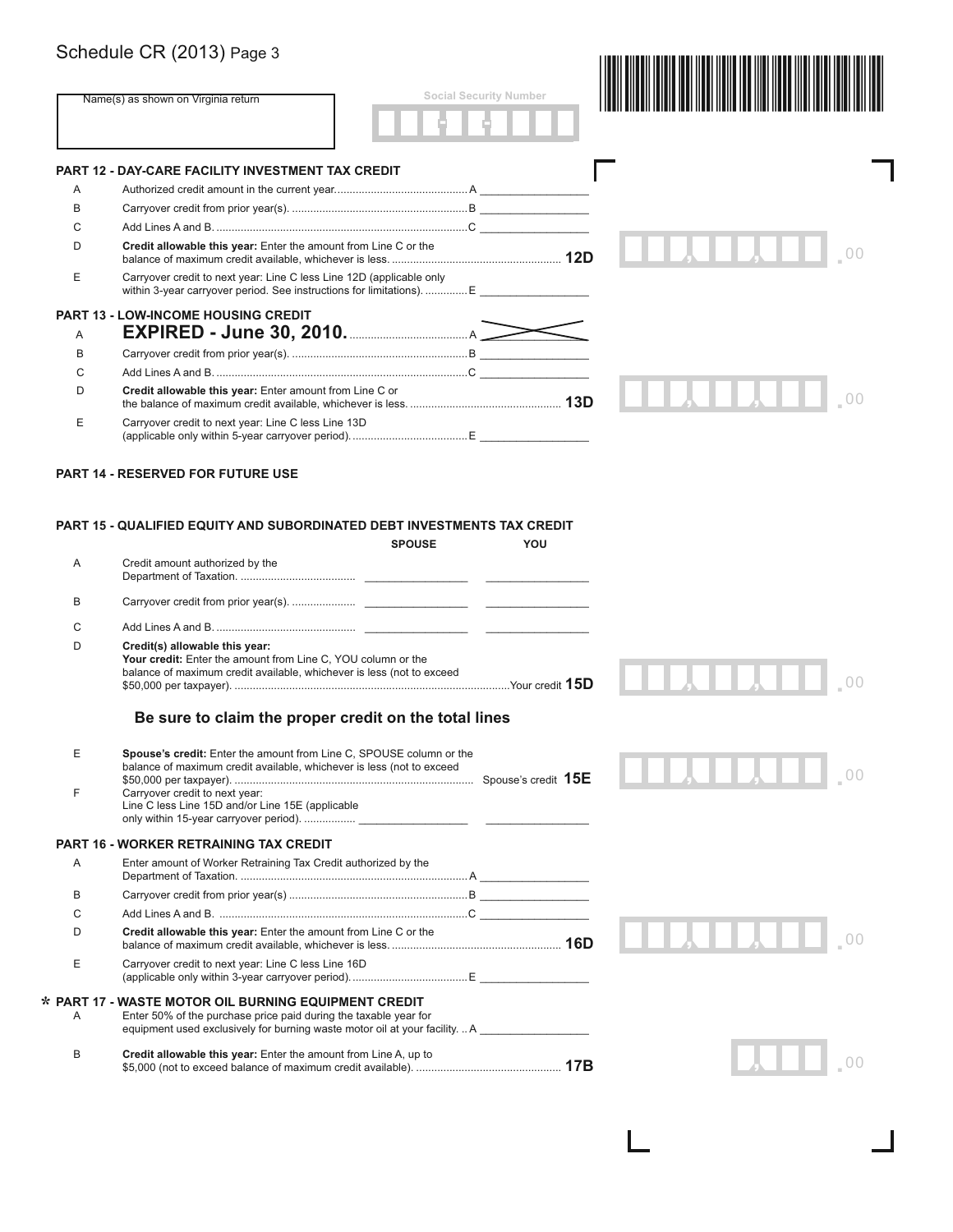|   | Schedule CR (2013) Page 4                                                                                                                                 |                                                                                                                                                                                                                                                                                                                                                                                                              |  |
|---|-----------------------------------------------------------------------------------------------------------------------------------------------------------|--------------------------------------------------------------------------------------------------------------------------------------------------------------------------------------------------------------------------------------------------------------------------------------------------------------------------------------------------------------------------------------------------------------|--|
|   | Name(s) as shown on Virginia return                                                                                                                       | <b>Social Security Number</b>                                                                                                                                                                                                                                                                                                                                                                                |  |
|   |                                                                                                                                                           |                                                                                                                                                                                                                                                                                                                                                                                                              |  |
|   | <b>PART 18 - LONG-TERM CARE INSURANCE TAX CREDIT</b>                                                                                                      |                                                                                                                                                                                                                                                                                                                                                                                                              |  |
|   | If filing a joint or combined return and you and your spouse have separate policies, report total premium<br>purchased on or after 1/1/2013 in Section 2. | payments for policies purchased prior to 1/1/2013 in Section 1 and report total premium payments for policies                                                                                                                                                                                                                                                                                                |  |
| Α | Otherwise, complete Section 1.                                                                                                                            | Enter the date the policy was issued to you or to your spouse. The policy's issue date must<br>be on or after 1/1/2006. If the policy was issued on or after 1/1/2013, skip to Section 2, Line F.                                                                                                                                                                                                            |  |
|   | Section 1- Complete Lines B through E ONLY if the policy was issued prior to 1/1/2013.                                                                    |                                                                                                                                                                                                                                                                                                                                                                                                              |  |
| В |                                                                                                                                                           | For policies issued prior to 1/1/13, enter the total annual eligible premiums paid on or after 1/1/08<br>for the policy's first 12 months of coverage. Eligible premiums are the premiums actually paid<br>on or after 1/1/08 for the first 12 months of coverage minus any amounts you deducted on your<br>federal return and/or your Virginia return. DO NOT include any premiums paid for coverage beyond |  |
| С | Multiply Line B by 15% (.15). This is the maximum amount of credit you                                                                                    |                                                                                                                                                                                                                                                                                                                                                                                                              |  |
| D | Enter the total amount of LTC credit claimed on your tax returns for 2008                                                                                 | through 2012, excluding any carryovers from years prior to 2008.  D                                                                                                                                                                                                                                                                                                                                          |  |
| Ε | credit for this policy. If Line D is less than Line C, enter the difference.                                                                              | Subtract Line D from Line C. If Line D is equal to Line C, enter 0. Stop. You have no remaining<br>This is the remaining amount of credit for the policy. Go to Section 3 E                                                                                                                                                                                                                                  |  |
|   | Section 2- Complete Lines F and G ONLY if the policy was issued to you <b>on or after 1/1/2013.</b>                                                       |                                                                                                                                                                                                                                                                                                                                                                                                              |  |
| F | For policies issued on or after 1/1/13, enter the amount of premium paid<br>during taxable year 2013 less the amount deducted on your federal return      |                                                                                                                                                                                                                                                                                                                                                                                                              |  |
| G |                                                                                                                                                           | 2013 credit limitation for the policy. Multiply Line F by 15% (.15).  G _______________                                                                                                                                                                                                                                                                                                                      |  |
|   | Section 3- Complete Lines H through J                                                                                                                     |                                                                                                                                                                                                                                                                                                                                                                                                              |  |
| н |                                                                                                                                                           | If you completed Section 1, enter the total amount from Line E H                                                                                                                                                                                                                                                                                                                                             |  |
|   |                                                                                                                                                           | If you completed Section 2, enter the total amount from Line G.  I                                                                                                                                                                                                                                                                                                                                           |  |
| J |                                                                                                                                                           | Credit allowable this year: Enter the amount from Line H or I or balance of maximum credit<br>available, whichever is less. If filing a joint return, and completing both Sections 1 and 2, add<br>Lines H and I and enter the total or balance of maximum credit available, whichever is less $18J$                                                                                                         |  |
|   | <b>PART 19 - BIODIESEL AND GREEN DIESEL FUELS TAX CREDIT</b>                                                                                              |                                                                                                                                                                                                                                                                                                                                                                                                              |  |
| Α | Enter the amount of Biodiesel and Green Diesel Fuels Tax Credit authorized<br>by the Virginia Department of Taxation or the amount transferred to you     |                                                                                                                                                                                                                                                                                                                                                                                                              |  |
| R |                                                                                                                                                           |                                                                                                                                                                                                                                                                                                                                                                                                              |  |
| С |                                                                                                                                                           |                                                                                                                                                                                                                                                                                                                                                                                                              |  |
| D |                                                                                                                                                           |                                                                                                                                                                                                                                                                                                                                                                                                              |  |
| Е |                                                                                                                                                           |                                                                                                                                                                                                                                                                                                                                                                                                              |  |
|   | Credit allowable this year: Enter the amount from Line E                                                                                                  |                                                                                                                                                                                                                                                                                                                                                                                                              |  |
| G | Carryover credit to next year: Line E less Line 19F                                                                                                       |                                                                                                                                                                                                                                                                                                                                                                                                              |  |
|   | <b>PART 20 - LIVABLE HOME TAX CREDIT</b>                                                                                                                  |                                                                                                                                                                                                                                                                                                                                                                                                              |  |
| A | Enter the amount of the Livable Home Tax Credit authorized by the                                                                                         | Department of Housing and Community Development.  A                                                                                                                                                                                                                                                                                                                                                          |  |
| В |                                                                                                                                                           |                                                                                                                                                                                                                                                                                                                                                                                                              |  |
| C |                                                                                                                                                           |                                                                                                                                                                                                                                                                                                                                                                                                              |  |
| D | Credit allowable this year: Enter the amount from Line C                                                                                                  |                                                                                                                                                                                                                                                                                                                                                                                                              |  |
| Ε | Carryover credit to next year: Line C less Line 20D                                                                                                       |                                                                                                                                                                                                                                                                                                                                                                                                              |  |
|   | <b>PART 21 - RIPARIAN WATERWAY BUFFER TAX CREDIT</b>                                                                                                      |                                                                                                                                                                                                                                                                                                                                                                                                              |  |
| A | Enter the amount of Riparian Waterway Buffer Tax Credit                                                                                                   |                                                                                                                                                                                                                                                                                                                                                                                                              |  |
| B |                                                                                                                                                           |                                                                                                                                                                                                                                                                                                                                                                                                              |  |
| С |                                                                                                                                                           |                                                                                                                                                                                                                                                                                                                                                                                                              |  |
| D | Credit allowable this year: Enter the amount from Line C                                                                                                  |                                                                                                                                                                                                                                                                                                                                                                                                              |  |

| Carryover credit to next year: Line C less Line 21D |
|-----------------------------------------------------|
|                                                     |
|                                                     |

**\***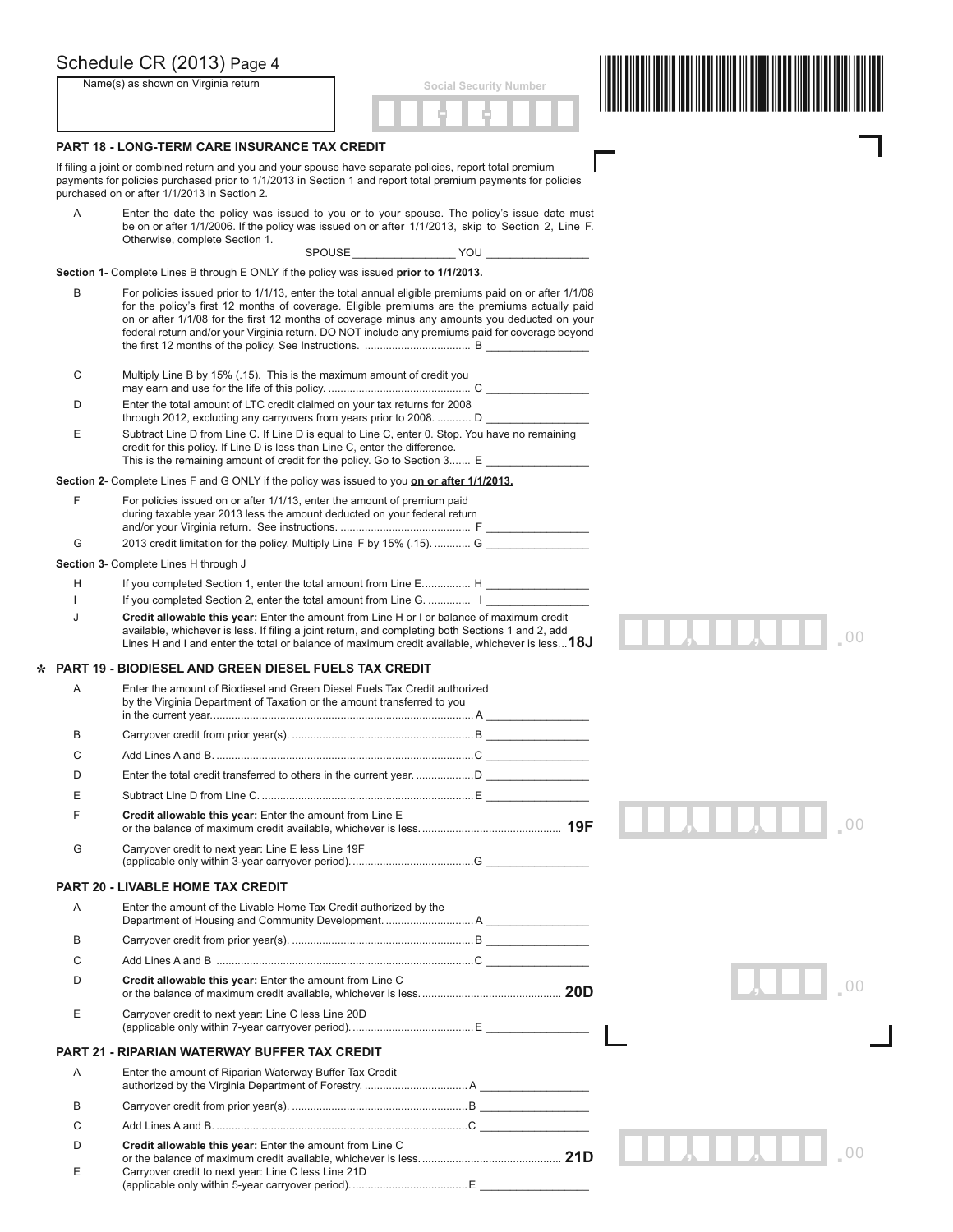|   | Schedule CR (2013) Page 5                                                                                                     |                               |  |
|---|-------------------------------------------------------------------------------------------------------------------------------|-------------------------------|--|
|   | Name(s) as shown on Virginia return                                                                                           | <b>Social Security Number</b> |  |
|   | <b>PART 22 - LAND PRESERVATION TAX CREDIT</b><br><b>SPOUSE</b>                                                                | YOU                           |  |
| Α | Credit amount authorized or the amount                                                                                        |                               |  |
| B |                                                                                                                               |                               |  |
| С |                                                                                                                               |                               |  |
| D | Total credit transferred to others in                                                                                         |                               |  |
| Е |                                                                                                                               |                               |  |
| F | Credit(s) allowable this year:                                                                                                |                               |  |
|   | Your credit: Enter the amount from Line E, YOU column<br>or the balance of maximum credit available, whichever is less        |                               |  |
|   | Be sure to claim the proper credit on the total lines.                                                                        |                               |  |
| G | Spouse's credit: Enter the amount from Line E, SPOUSE column<br>or the balance of maximum credit available, whichever is less |                               |  |
| H | Carryover credit to next year: Line E less                                                                                    |                               |  |
|   | <b>PART 23 - COMMUNITY OF OPPORTUNITY TAX CREDIT</b>                                                                          |                               |  |
| A | Enter the amount of credit authorized by the                                                                                  |                               |  |
| В |                                                                                                                               |                               |  |
| C |                                                                                                                               |                               |  |
| D | Credit allowable this year: Enter amount from Line C or                                                                       |                               |  |
| Ε | Carryover credit to next year: Line C less Line 23D                                                                           |                               |  |
|   | <b>PART 24 - GREEN JOBS CREATION TAX CREDIT</b>                                                                               |                               |  |
| Α | Enter the total eligible credit amount for each green job                                                                     |                               |  |
| В |                                                                                                                               |                               |  |
| С |                                                                                                                               |                               |  |
| D | Credit allowable this year: Enter the amount from Line C                                                                      |                               |  |
| Ε | Carryover credit to next year: Line C less Line 24D                                                                           |                               |  |
|   | <b>PART 25 - POLITICAL CONTRIBUTIONS CREDIT</b>                                                                               |                               |  |
| Α | Enter 50% of the amount of eligible political contributions. Credit is                                                        |                               |  |
| B | Credit allowable this year: Enter the amount from Line A                                                                      |                               |  |
|   | <b>PART 26 - FARM WINERIES AND VINEYARDS TAX CREDIT</b>                                                                       |                               |  |
| Α | Enter the total eligible credit amount authorized by                                                                          |                               |  |
| В |                                                                                                                               |                               |  |
| C |                                                                                                                               |                               |  |
| D | Credit allowable this year: Enter the amount from Line C                                                                      |                               |  |
| Е | Carryover credit to next year: Line C less Line 26D                                                                           |                               |  |
|   |                                                                                                                               |                               |  |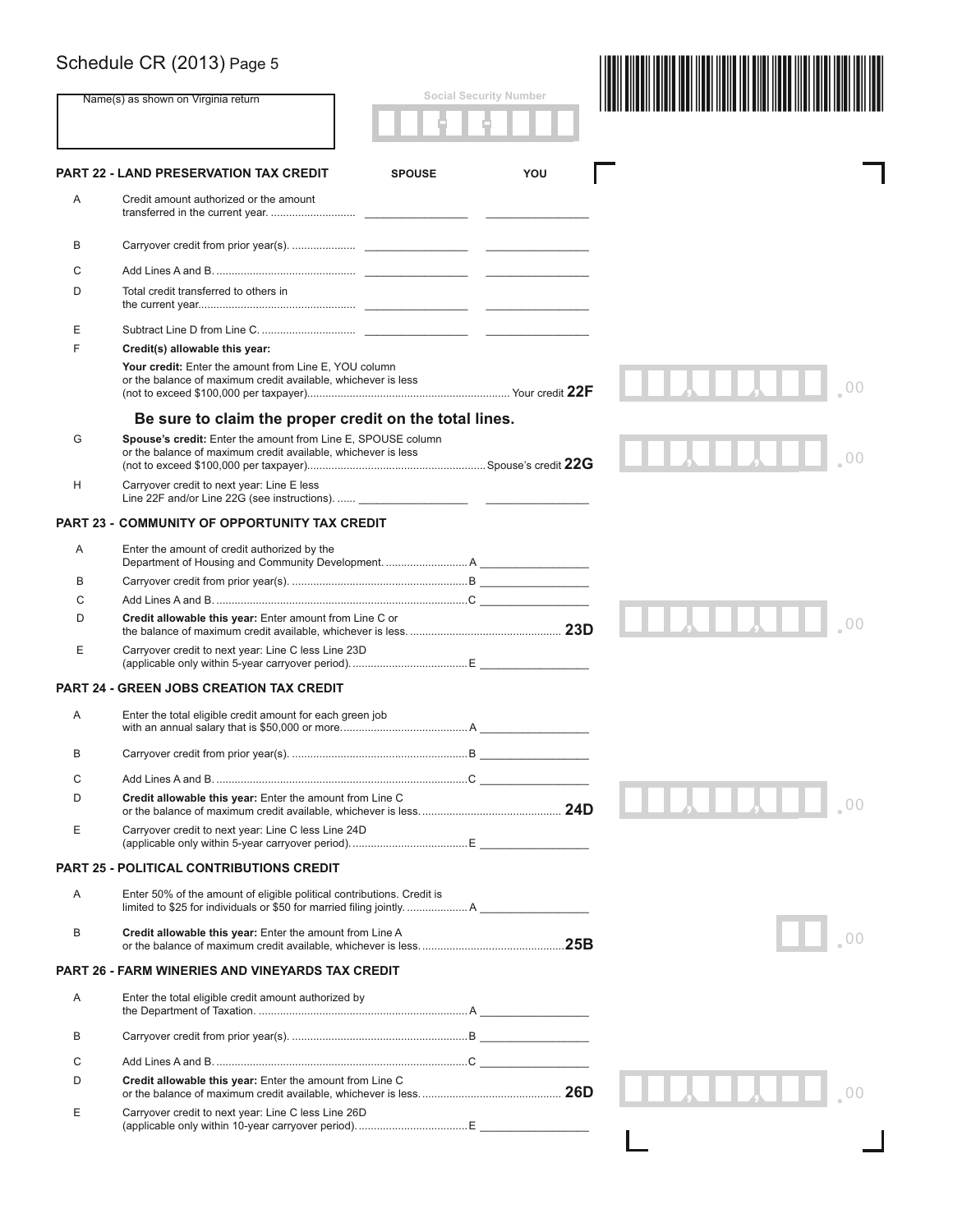|    | Schedule CR (2013) Page 6                                                                                                                                                                                                                       |                               |  |
|----|-------------------------------------------------------------------------------------------------------------------------------------------------------------------------------------------------------------------------------------------------|-------------------------------|--|
|    | Name(s) as shown on Virginia return                                                                                                                                                                                                             | <b>Social Security Number</b> |  |
|    | PART 27 - INTERNATIONAL TRADE FACILITY TAX CREDIT                                                                                                                                                                                               |                               |  |
| A  | Enter the total eligible credit amount authorized by                                                                                                                                                                                            |                               |  |
| В  |                                                                                                                                                                                                                                                 |                               |  |
| С  |                                                                                                                                                                                                                                                 |                               |  |
| D  |                                                                                                                                                                                                                                                 |                               |  |
| E  | Maximum International Trade Facility Tax Credit: Enter the                                                                                                                                                                                      |                               |  |
| F  | Credit allowable this year: Enter the amount from Line E                                                                                                                                                                                        |                               |  |
| G  | Carryover credit to next year: Line C less Line 27F                                                                                                                                                                                             |                               |  |
|    | <b>PART 28 - PORT VOLUME INCREASE TAX CREDIT</b>                                                                                                                                                                                                |                               |  |
| Α  | Enter the total eligible credit amount authorized by                                                                                                                                                                                            |                               |  |
| В  |                                                                                                                                                                                                                                                 |                               |  |
| С  |                                                                                                                                                                                                                                                 |                               |  |
| D  | Credit allowable this year: Enter the amount from Line C                                                                                                                                                                                        |                               |  |
| Е  | Carryover credit to next year: Line C less Line 28D                                                                                                                                                                                             |                               |  |
|    | PART 29 - BARGE AND RAIL USAGE TAX CREDIT                                                                                                                                                                                                       |                               |  |
| Α  | Enter the total eligible credit amount authorized by                                                                                                                                                                                            |                               |  |
| В  |                                                                                                                                                                                                                                                 |                               |  |
| С  |                                                                                                                                                                                                                                                 |                               |  |
| D  | Credit allowable this year: Enter the amount from Line C                                                                                                                                                                                        |                               |  |
| E  | Carryover credit to next year: Line C less Line 29D                                                                                                                                                                                             |                               |  |
|    | <b>PART 30 - RESEARCH AND DEVELOPMENT EXPENSES TAX CREDIT</b>                                                                                                                                                                                   |                               |  |
| A  | Enter the total eligible credit amount authorized by                                                                                                                                                                                            |                               |  |
| В  | Reserved for future use                                                                                                                                                                                                                         |                               |  |
| С  | Reserved for future use                                                                                                                                                                                                                         |                               |  |
| D  | Credit allowable this year: Enter the amount from Line A                                                                                                                                                                                        |                               |  |
|    | <b>PART 31 - TELEWORK EXPENSES TAX CREDIT</b>                                                                                                                                                                                                   |                               |  |
| Α  | Enter the amount of Telework Expenses Tax Credit authorized by                                                                                                                                                                                  |                               |  |
| B  | Credit allowable this year: Enter amount from Line A or the                                                                                                                                                                                     |                               |  |
|    | <b>SECTION 2 - TOTAL NONREFUNDABLE CREDITS</b>                                                                                                                                                                                                  |                               |  |
|    | <b>PART 1 - TOTAL NONREFUNDABLE CREDITS</b>                                                                                                                                                                                                     |                               |  |
| А. | Add Lines 2A, 3D, 4F, 5D, 6D, 7D, 8D, 8I, 9D, 10G, 11E, 12D, 13D, 15D, 15E, 16D, 17B,<br>18J, 19F, 20D, 21D, 22F, 22G, 23D, 24D, 25B, 26D, 27F, 28D, 29D, 30D, and 31B.<br>(if you claimed more than the maximum allowed nonrefundable credits, |                               |  |

L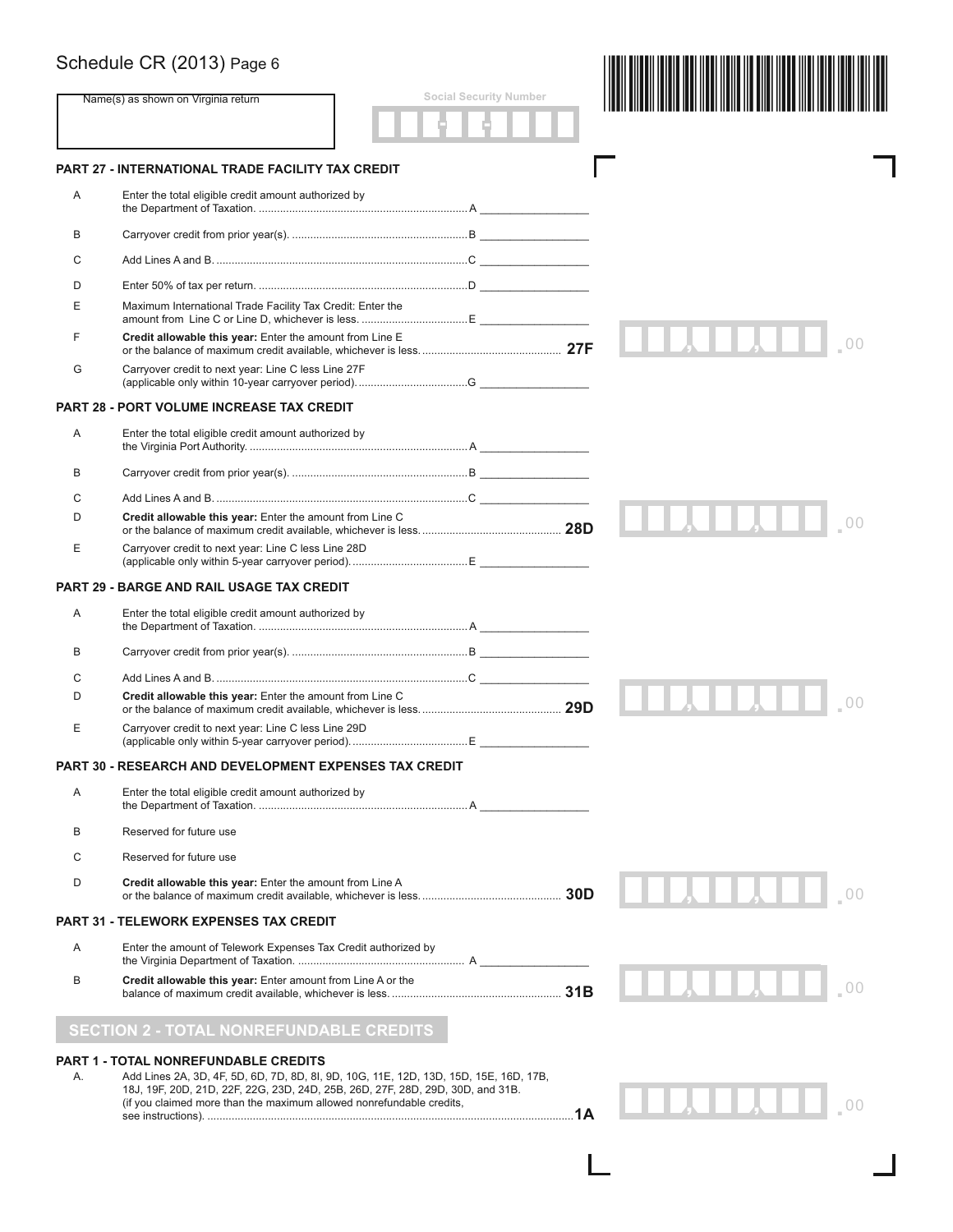|              | Schedule CR (2013) Page 7                                                                                                                               |    |  |                |
|--------------|---------------------------------------------------------------------------------------------------------------------------------------------------------|----|--|----------------|
|              | <b>Social Security Number</b><br>Name(s) as shown on Virginia return                                                                                    |    |  |                |
|              | <b>SECTION 3 - REFUNDABLE CREDITS</b>                                                                                                                   |    |  |                |
|              | PART 1 - COALFIELD EMPLOYMENT ENHANCEMENT and VIRGINIA COAL EMPLOYMENT<br>AND PRODUCTION INCENTIVE TAX CREDITS                                          |    |  |                |
| A            | 100% Coalfield Employment Enhancement and/or Virginia Coal Employment<br>and Production Incentive Tax Credits from Line 2 of your 2013 Schedule 306B 1A |    |  |                |
| B            |                                                                                                                                                         |    |  | 0 <sup>0</sup> |
| $\mathsf{C}$ |                                                                                                                                                         |    |  | 0 <sup>0</sup> |
| D            | <b>Total Coal Related Tax Credits</b>                                                                                                                   |    |  | 0 <sup>0</sup> |
| E            | 2013 Coalfield Employment Enhancement Tax Credit to be applied<br>toward your 2016 return: Enter the amount from Line 11 of your 2013 Form 3061E        |    |  | 00             |
|              | <b>PART 2 - MOTION PICTURE PRODUCTION TAX CREDIT</b>                                                                                                    |    |  |                |
| A            |                                                                                                                                                         |    |  | 0 <sup>0</sup> |
|              | * PART 3 - AGRICULTURAL BEST MANAGEMENT PRACTICES TAX CREDIT                                                                                            |    |  |                |
| Α            | Enter amount of credit authorized by the Department of Conservation and Recreation.  3A                                                                 |    |  |                |
|              | <b>PART 4 - RESEARCH AND DEVELOPMENT EXPENSES TAX CREDIT</b>                                                                                            |    |  |                |
| A            | Enter amount of Research and Development Expenses Tax Credit authorized by the                                                                          | 4A |  |                |
|              | <b>SECTION 4 - TOTAL REFUNDABLE CREDITS</b>                                                                                                             |    |  |                |
|              | <b>PART 1 - TOTAL REFUNDABLE CREDITS</b>                                                                                                                |    |  |                |
| Α            | Add Section 3, Part 1 - Line 1D, Part 2 - Line 2A, Part 3 - Line 3A and                                                                                 | 1A |  |                |
|              | <b>SECTION 5 - TOTAL CURRENT YEAR CREDITS</b>                                                                                                           |    |  |                |
|              | <b>PART 1 - TOTAL CURRENT YEAR CREDITS</b>                                                                                                              |    |  |                |
| A            | Total credits allowable this year. Enter the total of Section 2, Line 1A<br>and Section 4, Part 1 - Line 1A here and on Line 23 of Form 760, Line 25 of |    |  | 00             |

 $\overline{\phantom{a}}$